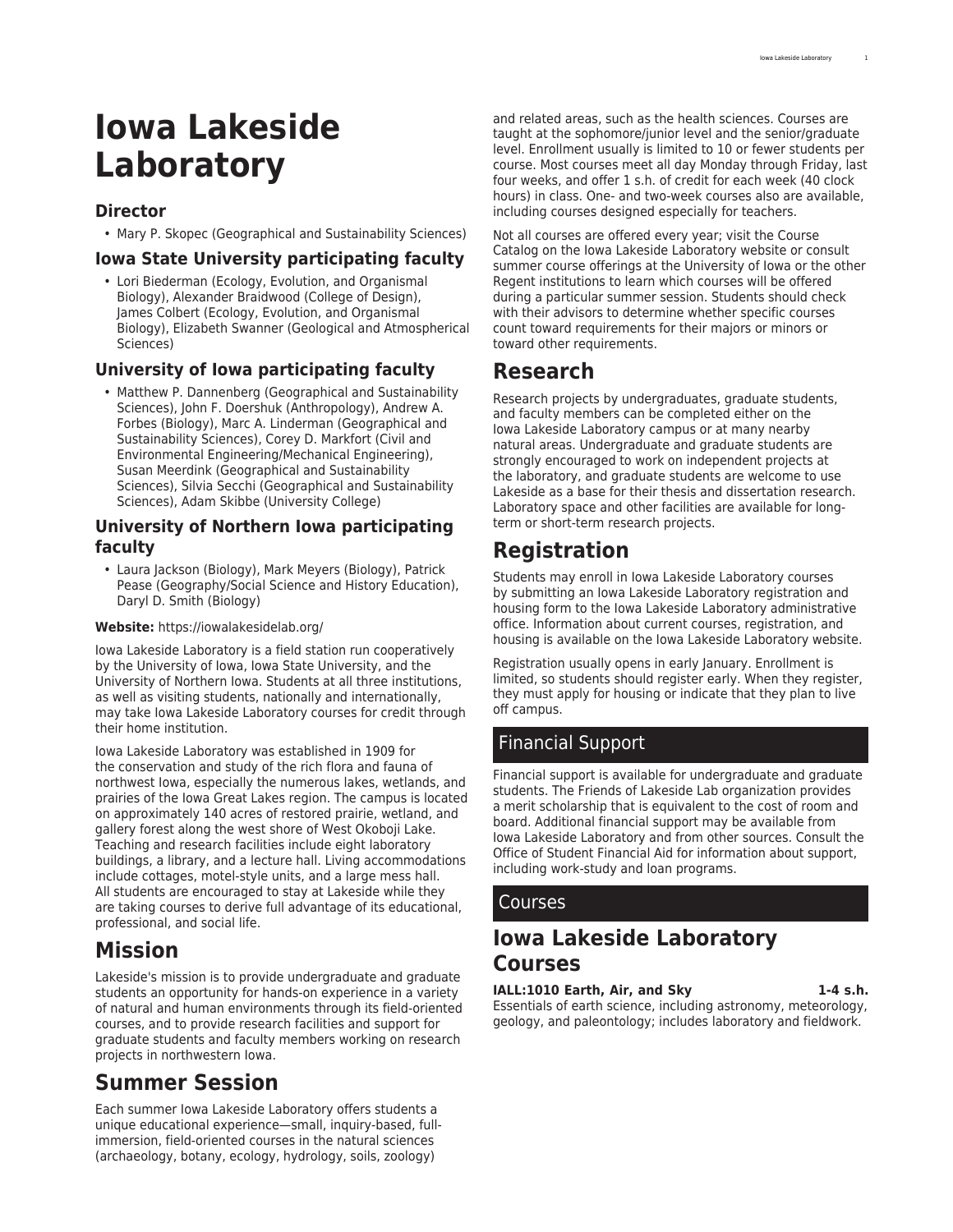#### **IALL:1030 Natural History Workshop 1-2 s.h.**

A specific aspect of the upper Midwest's natural history, or techniques for studying natural history; amphibians and reptiles, birds and birding, nature photography, mushrooms and other fungi, Iowa's trees and forests, fish biology, prairies, common algae, common insects, aquatic plants, life in rivers, life in lakes, mosses and liverworts, natural history of Iowa Great Lakes region, field archaeology, scuba diving, astronomy, nature sketching; five-day, nontechnical introductions.

#### **IALL:1040 Field Archaeology 3-4 s.h.**

Nature of cultural and environmental evidence in archaeology, how such evidence is used to model past human behavior and land use; emphasis on Iowa prehistory; basic reconnaissance surveying, excavation techniques.

**IALL:1045 Illustrating Nature: Photography 1-2 s.h.** Beginning/intermediate technique and composition in color photography of natural areas, their plants and animals.

**IALL:3034 Topics in Ecology and Sustainability 1-4 s.h.** Scientific introduction at intermediate level to ecology and evolution of important groups of organisms: algae to vertebrates, different ecological phenomena (e.g., fire and climate change), varying landforms, different ecosystems (e.g., prairies and aquatic systems); emphasis on sustainability with introduction to concepts, issues, and practices; ability to communicate environmental information through a variety of means. Requirements: one general biology course.

#### **IALL:3101 Science Teaching Methods 1-3 s.h.**

Development and implementation of laboratory exercises suitable for inclusion in elementary, middle, high school, and community college biology, geology, and environmental courses; exercises built around common organisms and ecosystems in Iowa; animal biology, plant biology, fungi and lichens, aquatic ecology, prairie ecology, wetland ecology, limnology, animal behavior, insect ecology, biology of invertebrates, noninvasive use of living organisms, Project WET; field trips.

#### **IALL:3103 Aquatic Ecology 2,4 s.h.**

Analysis of aquatic ecosystems; emphasis on basic ecological principles; ecological theories tested in the field; identification of common plants and animals. Requirements: ecology, chemistry, and physics courses.

#### **IALL:3104 Nature Based, Early Childhood Teaching Methods Using "The Project Approach" 3-4 s.h.**

Examination of the value of young children's direct experiences in nature through inquiry-based learning; "The Project Approach" builds on children's natural curiosity and enables them to interact, question, connect, problem solve, communicate, and reflect; students follow steps for implementing a nature-based project within their own classroom setting as they insure the needs of diverse learners are met for both social and academic learning; designed for early childhood teachers.

#### **IALL:3106 Plant Taxonomy 2-4 s.h.**

Principles of classification and evolution of vascular plants; taxonomic tools and collection techniques; use of keys; emphasis on field and laboratory studies to identify local flowering plants; recognition of major plant families.

**IALL:3109 Ecology and Systematics of Algae 2,4 s.h.** Ecology, morphological structure, phylogeny, and taxonomy of freshwater algae based on field material collected; emphasis on genus-level identifications, biodiversity, ecology; habitat visits to lakes, fens, streams, rivers; algal ecology.

**IALL:3113 Undergraduate Independent Study 1-4 s.h.** Requirements: junior or senior standing.

#### **IALL:3114 Field Mycology 2 s.h.**

Identification and classification of common fungi; techniques for identification, preservation, and culture practiced with members of various fungi groups.

#### **IALL:3117 Ecology and Systematics of Diatoms 2,4 s.h.**

Field and laboratory study of freshwater diatoms; techniques in collection, preparation, and identification of diatom samples; study of environmental factors affecting growth, distribution, taxonomic characters; project design and execution, including construction of reference and voucher collections; data organization and analysis.

#### **IALL:3122 Prairie Ecology 4 s.h.**

Basic patterns, underlying physical and biotic causes of regional and local distributions of North American prairie plants and animals; field and laboratory analysis and projects. Requirements: familiarity with basic principles of biology and ecology.

#### **IALL:3123 Prairie Ecology I 2 s.h.**

Recognition of Iowa prairie plants and understanding the systems in which they exist; emphasis on identification of tallgrass prairie flora by sight recognition, family, genus, species, and common names. Requirements: basic familiarity with biology and ecology.

#### **IALL:3125 Prairie Ecology II 2 s.h.**

Hands-on learning experiences demonstrating dynamic, human-influenced (anthropogenic) systems which have impacted prairie ecosystems for the past 10,000 years or more; emphasis on identification of tallgrass prairie flora by sight recognition, family, genus, species, and common names. Requirements: general familiarity with biology and ecology.

#### **IALL:3126 Ornithology 2-4 s.h.**

Biology, ecology, and behavior of birds; emphasis on field studies of local avifauna; group projects with focus on techniques of population analysis and methodology for population studies.

### **IALL:3131 Ecology 4 s.h.**

Introduction to the principles of ecology at the population, community, ecosystem levels; field studies of local lakes, wetlands, and prairies used to examine factors that control distributions, interactions, and roles of plants and animals in native ecosystems. Requirements: two semesters of introductory biology.

#### **IALL:3141 Environmental Policy 3 s.h.**

Theory and practice of environmental policies, including the study of U.S. federal environmental policies with direct and indirect bearings on water issues; focus on policy history, implementation, and effectiveness; how policies interact with each other, how local stakeholders perceive their pros and cons, and linkages between local implementation efforts and regional and large-scale impacts.

### **IALL:3162 Restoration Ecology 2 s.h.**

Ecological principles for restoration of native ecosystems; establishment (site preparation, selection of seed mixes, planting techniques) and management (fire, mowing, weed control) of native vegetation; evaluation of restorations; emphasis on prairie restoration and wetland vegetation. Requirements: ecology course.